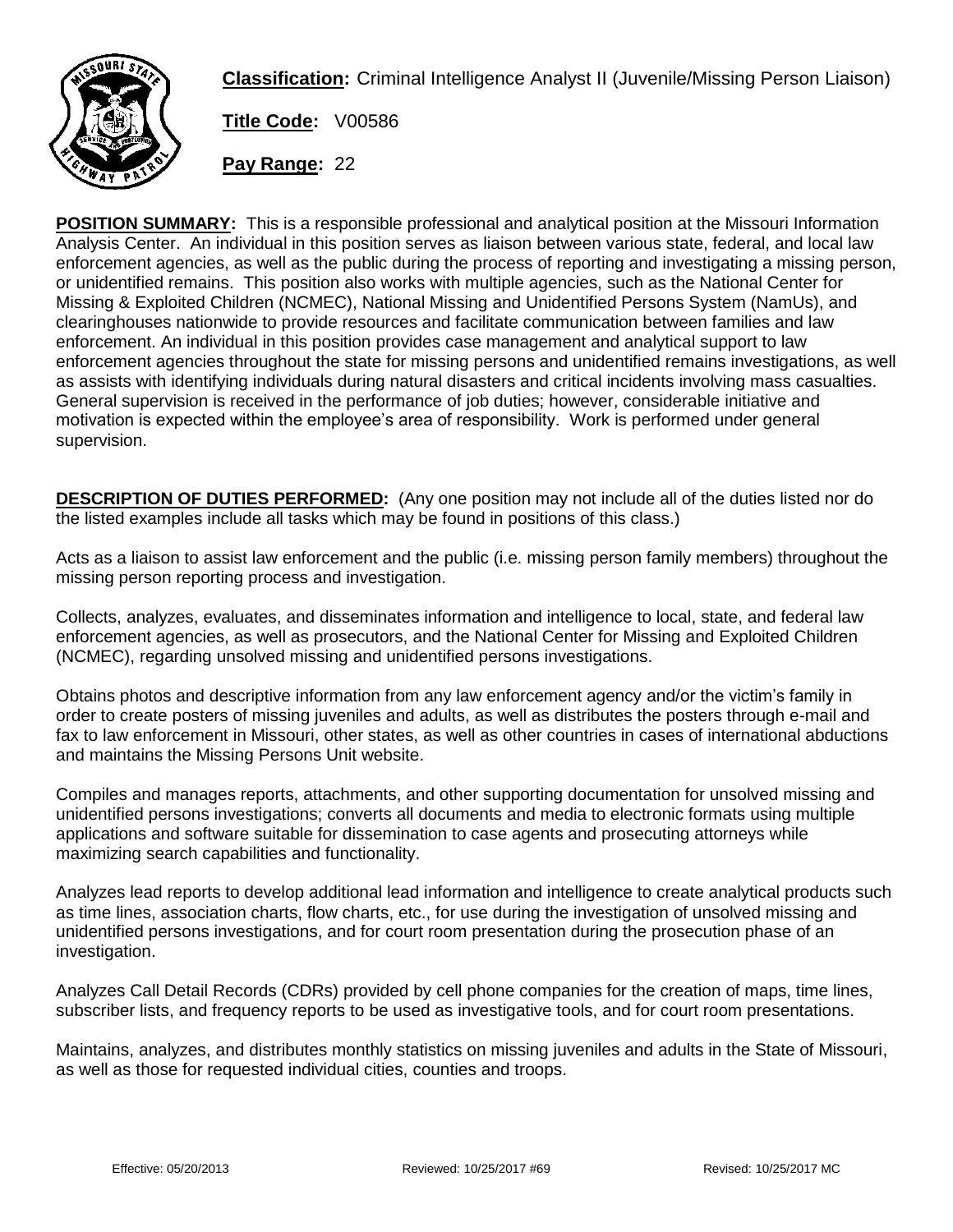## **Classification:** Criminal Intelligence Analyst II (Juvenile/Missing Person Liaison) Page 2

Creates, develops, and presents programs, literature, and exhibits regarding missing and unidentified persons investigations and services, provided by the Missing Persons Unit, to civic organizations, private entities, law enforcement agencies, etc.

Evaluates procedures and resources available to law enforcement and the public to determine best practices for streamlining the process regarding missing and unidentified persons reporting and notifications.

Performs job-related travel in response to missing and unidentified persons investigations, natural disasters, incidents involving mass casualties, or other incidents requiring a large law enforcement response.

Performs other work-related duties as assigned.

## **REQUIRED KNOWLEDGE, SKILLS, AND ABILITIES:** Working knowledge of law enforcement terminology and criminal investigative techniques.

Working knowledge in the collection, analyzing and dissemination of criminal intelligence information.

Working knowledge of modern office databases, to include Microsoft Excel, PowerPoint, and Lotus Notes.

Skilled at reading large amounts of information, extracting intelligence, and preparing summary for briefing.

Skilled at organizing mass quantities of data into a usable product.

Skilled at researching and analyzing information.

Skilled at using numerous resources to identify individuals when minimal identifying information is available.

Skilled at linking small pieces of information to develop intelligence.

Skilled at utilizing audio/video equipment for presentations.

Skilled at determining best method to use to find information needed as quickly as possible.

Ability to work in a secure operating environment with access to classified and sensitive information.

Ability to research a voluminous amount of databases in order to find information on individuals utilizing very little previous information on the subject (e.g., telephone number only, last name, alias, etc.).

Ability to perform tedious intelligence searches while maintaining high quality control and proof reading skills in the performance of job tasks.

Ability to work under extreme pressure and time limits.

Ability to multitask and determine high priority tasks in accomplishment of daily duties.

Ability to analyze and intelligence information, submitted documents and statistical data present findings of fact in written and graphic form.

Ability to prepare and provide both oral and written presentations to large groups of both civilian and law enforcement professionals.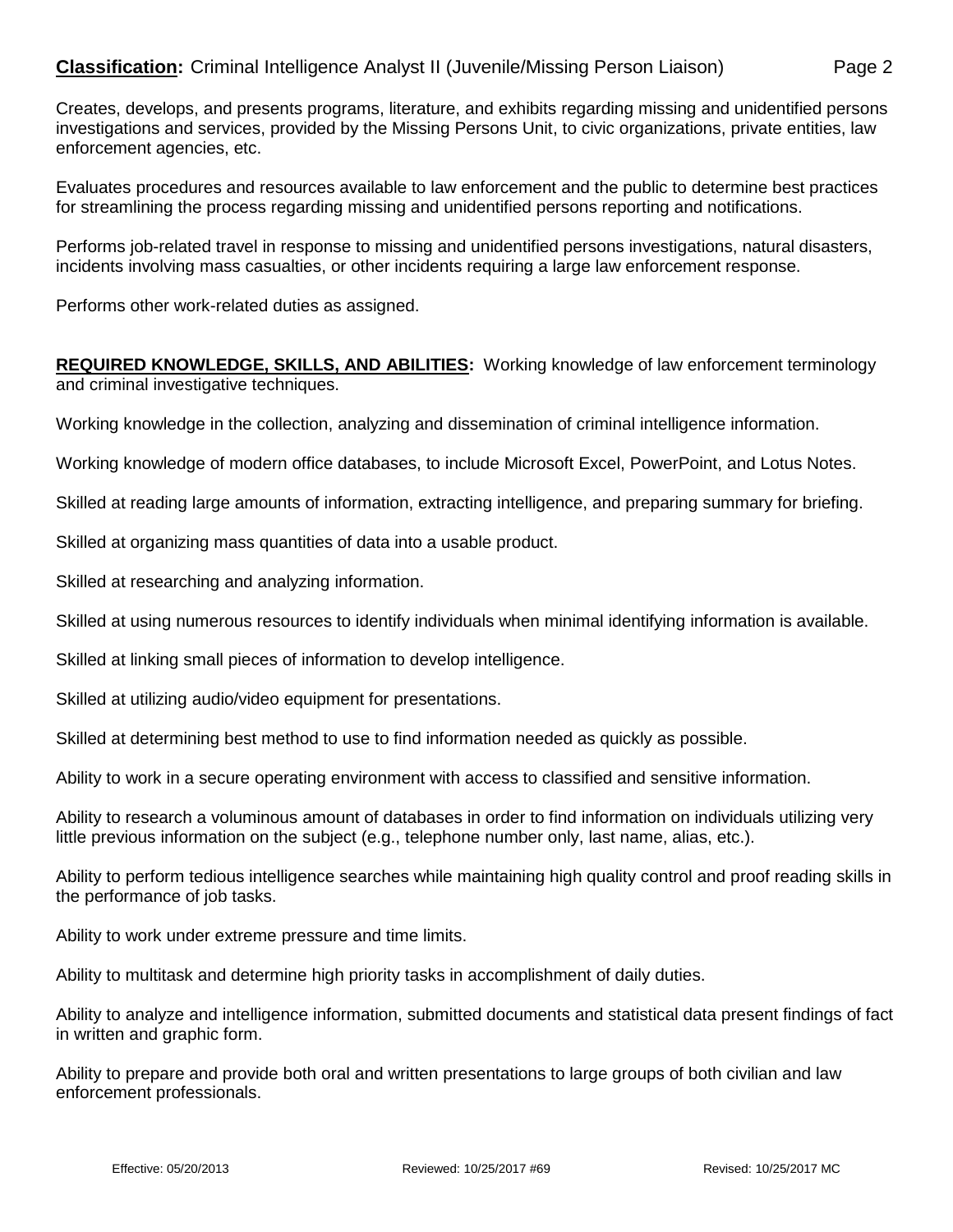Ability to gather, assemble, correlate and analyze facts and devise solutions to problems.

Ability to display a professional appearance and demeanor consistent with the expectations of the Missouri State Highway Patrol.

Ability to represent the Missouri State Highway Patrol on panels, committees, task forces etc., working on issues and other criminal activities.

Ability to work with highly sensitive information in a confidential and professional manner and maintain the information as such.

Ability to operate basic office equipment as detailed in the description of duties.

Ability to communicate in English clearly and concisely, both orally and in writing.

Ability to establish and maintain harmonious working relations with others.

Ability to work with material that may be of a sexual nature relating to criminal activity (e.g., written material, photographs, and/or verbal language, etc.).

Ability to work hours as assigned.

Ability to travel

**MINIMUM EXPERIENCE AND EDUCATION REQUIRED:** (The following represents the minimum qualifications used to accept applicants, provided that equivalent substitution will be permitted in case of deficiencies in either experience or education.)

Bachelors Degree in criminal justice, or related field and two years experience with a criminal justice, military or government intelligence agency or criminal intelligence network organization, or in a business, financial, or academic environment, compiling data, analyzing findings and writing comprehensive reports;

OR

Six years experience with a criminal justice, military or government intelligence agency or criminal intelligence network organization, or in a business, financial, or academic environment, compiling data, analyzing findings and writing comprehensive reports;

OR

Two years as a Criminal Intelligence Analyst I with the Patrol.

Preference may be given to those with experience in public speaking and communications.

**NECESSARY SPECIAL REQUIREMENTS:** Must obtain and maintain MULES Certification within six months of hire, or as soon as scheduling allows.

Must be a resident of Missouri at the time of appointment.